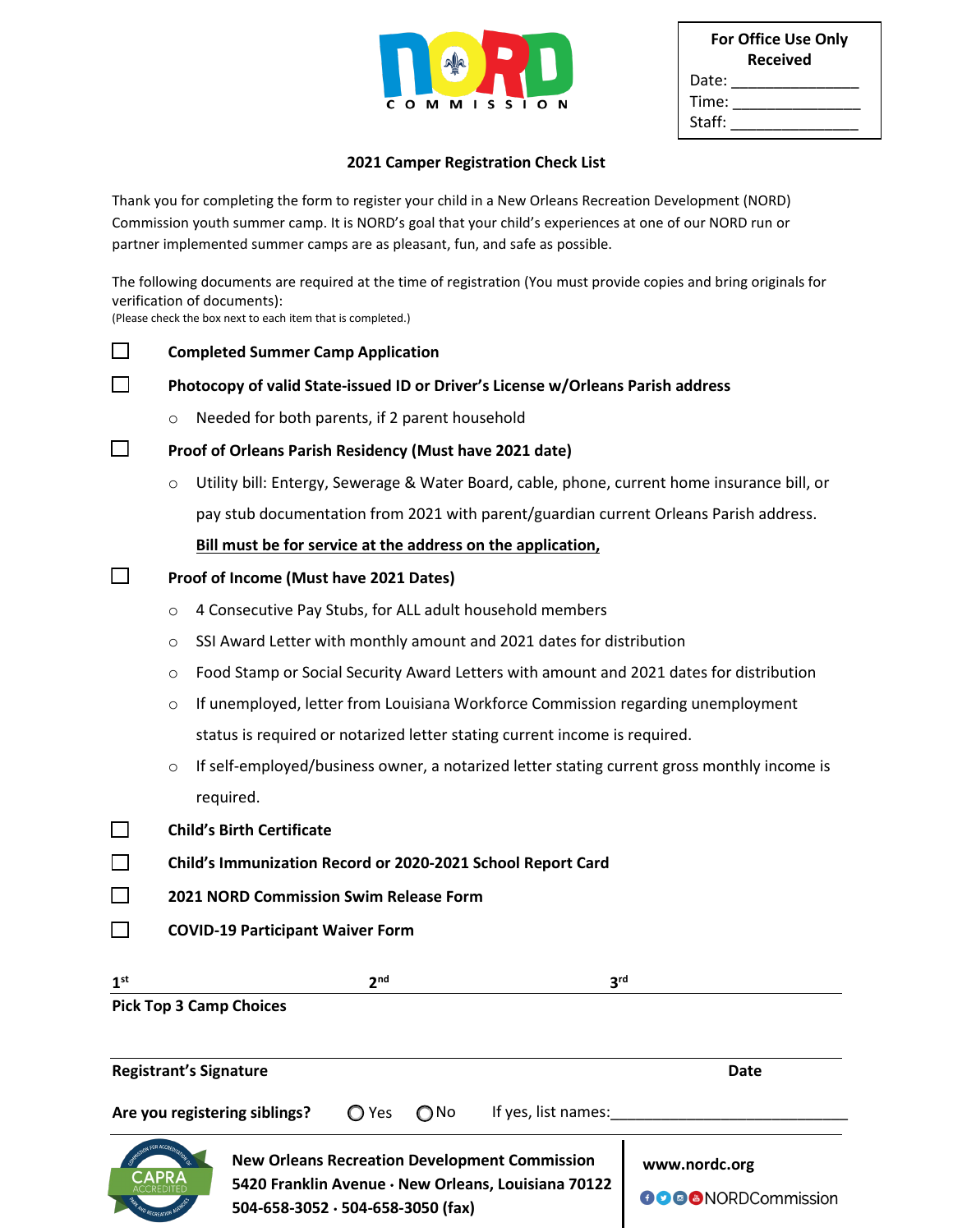

| <b>For Office Use Only</b><br><b>Received</b> |  |  |  |
|-----------------------------------------------|--|--|--|
| Date:                                         |  |  |  |
| Time:                                         |  |  |  |
| Staff:                                        |  |  |  |

## **Child's Information**

| Race: □ African American/Black □ American Indian □ Alaskan Native □ Asian □ Caucasian/White |  |  |  |  |
|---------------------------------------------------------------------------------------------|--|--|--|--|
|                                                                                             |  |  |  |  |
| Ethnicity: $\square$ Latino $\square$ Not Latino                                            |  |  |  |  |
|                                                                                             |  |  |  |  |
|                                                                                             |  |  |  |  |
| T-Shirt Size: Child: □XS □ S □M □ L □ XL Adult: □S □M □L □XL □2XL □Other________            |  |  |  |  |
| <b>Parent/Guardian Information</b>                                                          |  |  |  |  |
|                                                                                             |  |  |  |  |
|                                                                                             |  |  |  |  |
|                                                                                             |  |  |  |  |
|                                                                                             |  |  |  |  |
|                                                                                             |  |  |  |  |
|                                                                                             |  |  |  |  |
|                                                                                             |  |  |  |  |
| <b>Emergency Contact other than a Parent/Guardian</b>                                       |  |  |  |  |
|                                                                                             |  |  |  |  |
|                                                                                             |  |  |  |  |



**New Orleans Recreation Development Commission 5420 Franklin Avenue New Orleans, Louisiana 70122 504-658-3052 504-658-3050 (fax)**

**www.nordc.org**

**OOOO**NORDCommission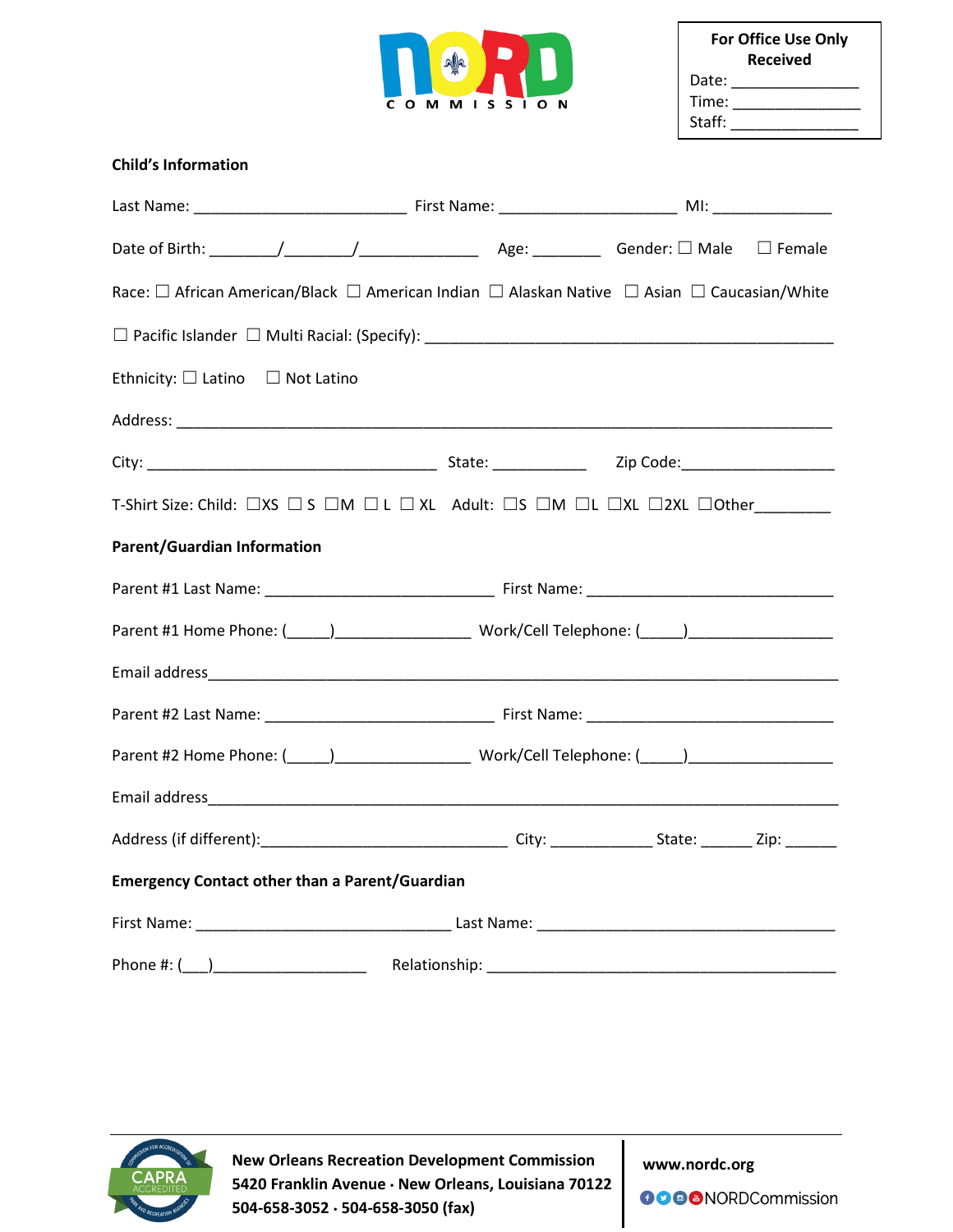

|        | <b>For Office Use Only</b><br><b>Received</b> |
|--------|-----------------------------------------------|
| Date:  |                                               |
| Time:  |                                               |
| Staff: |                                               |

#### **Camp Departure Authorization**

Please check one of the following. My child will leave camp by:

| $\Box$ Walking home | $\Box$ Taking the bus/public | $\Box$ Getting picked up by me or my |
|---------------------|------------------------------|--------------------------------------|
|                     | transportation               | designee (listed below)              |

*NOTE: All changes to how a camper will leave camp must be submitted in writing prior to any changes becoming effective.*

#### **Designated Pick Up**

The following persons in addition to those listed above are designated to pick my child up from camp:

| <b>Name</b> | <b>Phone Number</b> | Relationship |
|-------------|---------------------|--------------|
|             |                     |              |
| z.          |                     |              |
| э.          |                     |              |
| -4.         |                     |              |

*NOTE: All designees are required to present photo ID at the time of pick-up.*

#### **Medical Information and Health History**

| <b>Medical Conditions</b><br>Are there any medical conditions?                   | $\Box$ Yes<br>$\Box$ No |  |  |  |
|----------------------------------------------------------------------------------|-------------------------|--|--|--|
| If yes, please name diagnosis and describe:                                      |                         |  |  |  |
| ,我们也不会有什么。""我们的人,我们也不会有什么?""我们的人,我们也不会有什么?""我们的人,我们也不会有什么?""我们的人,我们也不会有什么?""我们的人 |                         |  |  |  |
|                                                                                  |                         |  |  |  |
|                                                                                  |                         |  |  |  |



 **New Orleans Recreation Development Commission 5420 Franklin Avenue New Orleans, Louisiana 70122 504-658-3052 504-658-3050 (fax)** 

**www.nordc.org**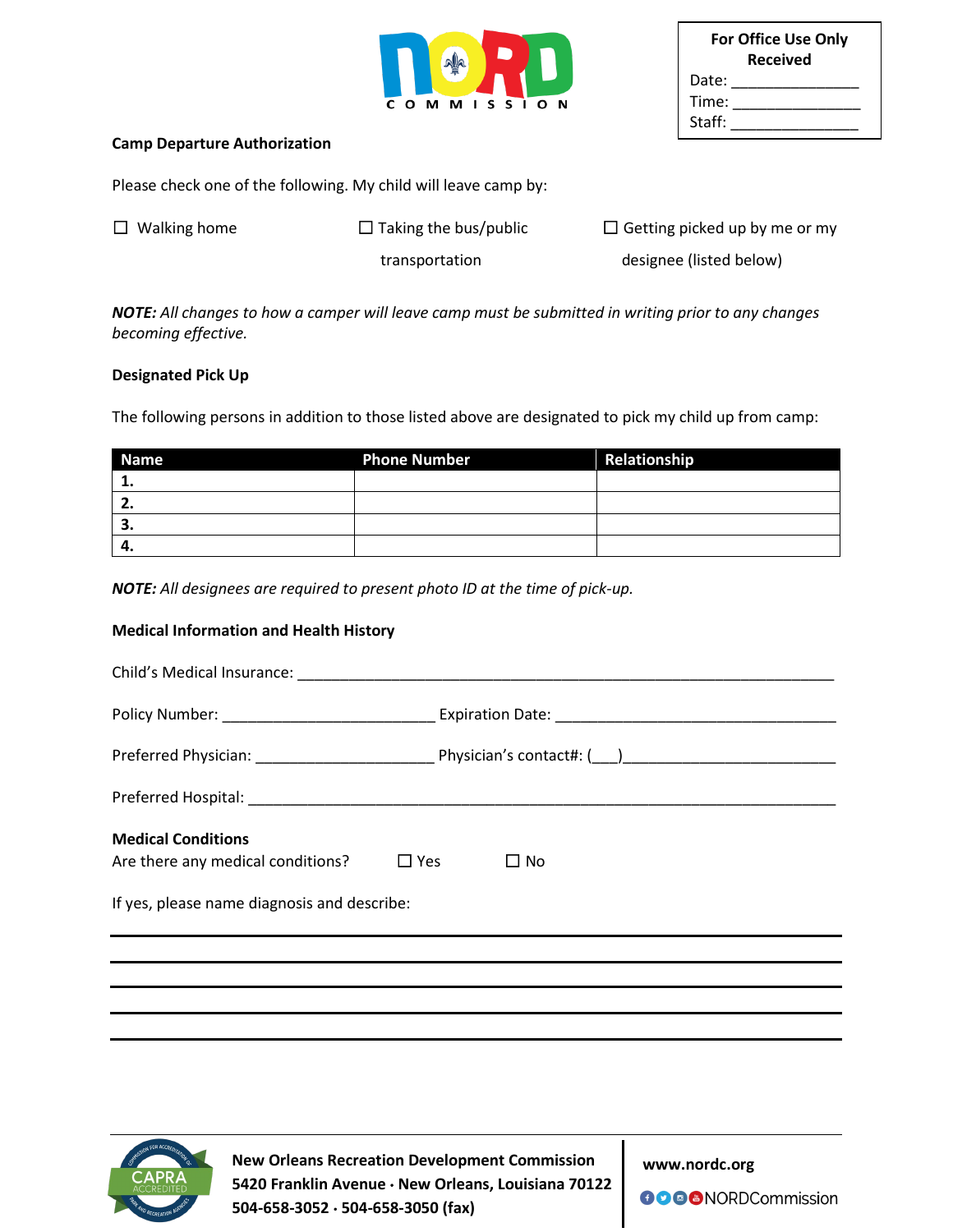| $\Omega$<br>C. | <b>MMISSION</b> |
|----------------|-----------------|

| <b>For Office Use Only</b><br><b>Received</b> |  |  |
|-----------------------------------------------|--|--|
| Date:                                         |  |  |
| Time:                                         |  |  |
| Staff:                                        |  |  |

#### **Allergies** ☐ No known allergies ☐ Child is allergic to: ☐ Food ☐ Medicine ☐ Environment ☐ Other

Please describe below what the child is allergic to and the reaction seen when the child comes into contact with his/her allergen.

| Does the child use an EpiPen? |                                           | $\square$ Yes | $\Box$ No                 |                          |              |
|-------------------------------|-------------------------------------------|---------------|---------------------------|--------------------------|--------------|
| Diet/Nutrition                |                                           |               |                           |                          |              |
| $\Box$ Regular Diet           | $\Box$ Vegetarian Diet                    |               | $\Box$ Lactose Intolerant | $\Box$ Gluten Intolerant | $\Box$ Other |
|                               | Please describe any dietary restrictions. |               |                           |                          |              |

**\_\_\_\_\_\_\_\_\_\_\_\_\_\_\_\_\_\_\_\_\_\_\_\_\_\_\_\_\_\_\_\_\_\_\_\_\_\_\_\_\_\_\_\_\_\_\_\_\_\_\_\_\_\_\_\_\_\_\_\_\_\_\_\_\_\_\_\_\_\_\_\_\_\_\_\_\_\_\_\_\_\_\_\_\_**

### **Mental, Emotional, and Social Health**

#### **Has the camper:**

- 1. Ever been treated for attention deficit disorder (ADD) or attention deficit/hyperactivity disorder (ADHD) ☐ Yes ☐ No
- 2. Ever been treated for emotional or behavioral difficulties or an eating disorder?  $\Box$  Yes  $\Box$  No
- 3. During the past 12 months, seen a professional to address mental/emotional health concerns? ☐ Yes ☐ No
- 4. Had a significant life event that continues to affect the camper's life? (History of abuse, death of a loved one, family change, adoption, foster care, new sibling, survived a disaster, other) ☐ Yes ☐ No

\_\_\_\_\_\_\_\_\_\_\_\_\_\_\_\_\_\_\_\_\_\_\_\_\_\_\_\_\_\_\_\_\_\_\_\_\_\_\_\_\_\_\_\_\_\_\_\_\_\_\_\_\_\_\_\_\_\_\_\_\_\_\_\_\_\_\_\_\_\_\_\_\_\_\_\_\_\_\_\_\_\_\_\_\_

\_\_\_\_\_\_\_\_\_\_\_\_\_\_\_\_\_\_\_\_\_\_\_\_\_\_\_\_\_\_\_\_\_\_\_\_\_\_\_\_\_\_\_\_\_\_\_\_\_\_\_\_\_\_\_\_\_\_\_\_\_\_\_\_\_\_\_\_\_\_\_\_\_\_\_\_\_\_\_\_\_\_\_\_\_

\_\_\_\_\_\_\_\_\_\_\_\_\_\_\_\_\_\_\_\_\_\_\_\_\_\_\_\_\_\_\_\_\_\_\_\_\_\_\_\_\_\_\_\_\_\_\_\_\_\_\_\_\_\_\_\_\_\_\_\_\_\_\_\_\_\_\_\_\_\_\_\_\_\_\_\_\_\_\_\_\_\_\_\_\_

\_\_\_\_\_\_\_\_\_\_\_\_\_\_\_\_\_\_\_\_\_\_\_\_\_\_\_\_\_\_\_\_\_\_\_\_\_\_\_\_\_\_\_\_\_\_\_\_\_\_\_\_\_\_\_\_\_\_\_\_\_\_\_\_\_\_\_\_\_\_\_\_\_\_\_\_\_\_\_\_\_\_\_\_\_

Please explain "yes" answers below.



 **New Orleans Recreation Development Commission 5420 Franklin Avenue New Orleans, Louisiana 70122 504-658-3052 504-658-3050 (fax)** 

**www.nordc.org**

**OOOO**NORDCommission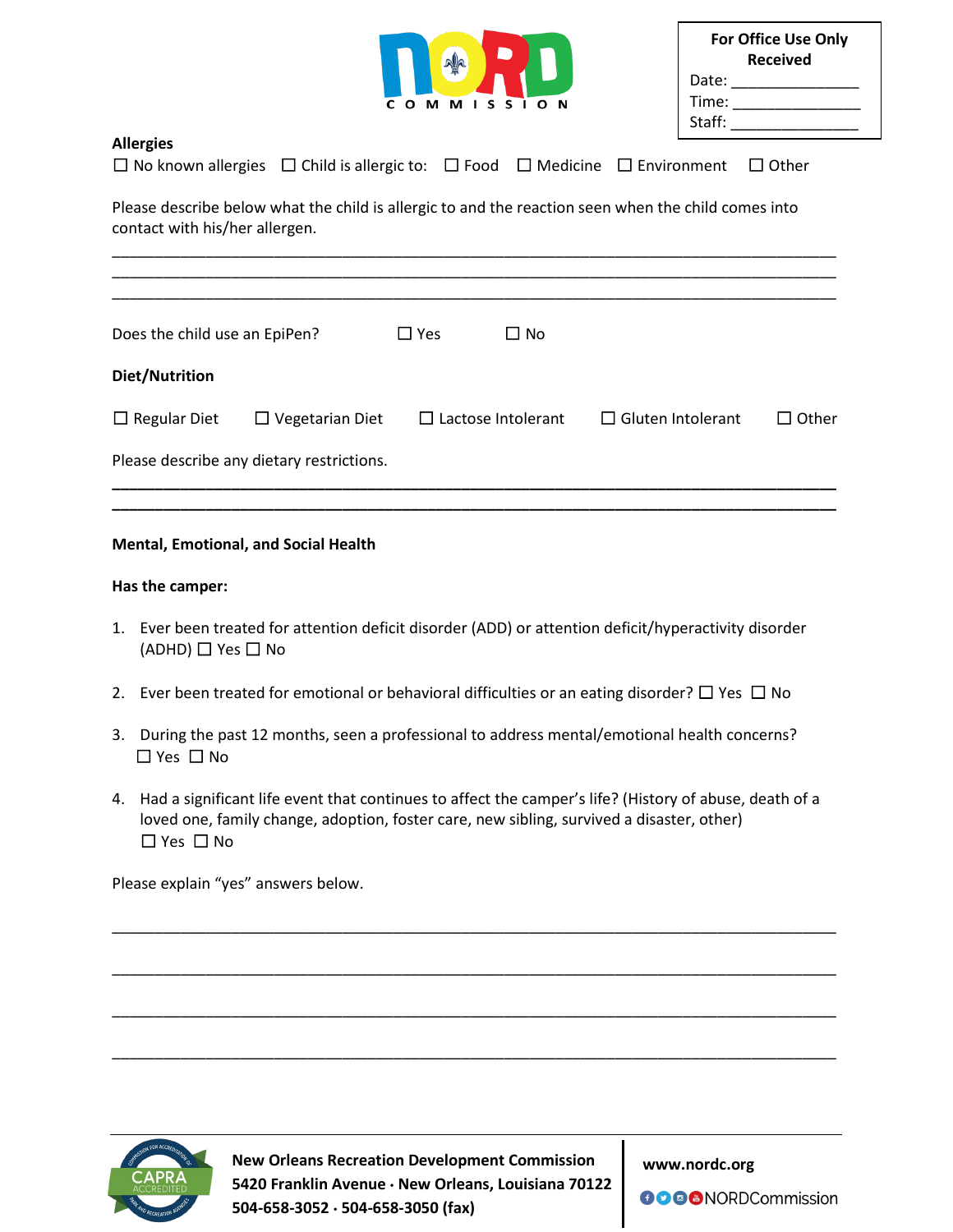| C |  | O M M I S S I O N |  |  |  |
|---|--|-------------------|--|--|--|

| <b>For Office Use Only</b><br>Received |  |  |  |  |  |
|----------------------------------------|--|--|--|--|--|
| Date:                                  |  |  |  |  |  |
| Time:                                  |  |  |  |  |  |
| Staff:                                 |  |  |  |  |  |

#### **Special Needs**

- 1. Does the child have any special needs?  $\Box$  Yes  $\Box$  No
- 2. Does the child require any reasonable accommodations?  $\Box$  Yes  $\Box$  No
- 3. Please describe any special needs and accommodations required?

#### **Other Necessary Information**

Have we forgotten to ask something critical to the safety and wellbeing of your child? Please provide any additional information about the camper's health that you think is important or may affect the camper's ability to fully participate in the camp program in the space below.

\_\_\_\_\_\_\_\_\_\_\_\_\_\_\_\_\_\_\_\_\_\_\_\_\_\_\_\_\_\_\_\_\_\_\_\_\_\_\_\_\_\_\_\_\_\_\_\_\_\_\_\_\_\_\_\_\_\_\_\_\_\_\_\_\_\_\_\_\_\_\_\_\_\_\_\_\_\_\_\_\_\_\_\_\_

\_\_\_\_\_\_\_\_\_\_\_\_\_\_\_\_\_\_\_\_\_\_\_\_\_\_\_\_\_\_\_\_\_\_\_\_\_\_\_\_\_\_\_\_\_\_\_\_\_\_\_\_\_\_\_\_\_\_\_\_\_\_\_\_\_\_\_\_\_\_\_\_\_\_\_\_\_\_\_\_\_\_\_\_\_

\_\_\_\_\_\_\_\_\_\_\_\_\_\_\_\_\_\_\_\_\_\_\_\_\_\_\_\_\_\_\_\_\_\_\_\_\_\_\_\_\_\_\_\_\_\_\_\_\_\_\_\_\_\_\_\_\_\_\_\_\_\_\_\_\_\_\_\_\_\_\_\_\_\_\_\_\_\_\_\_\_\_\_\_\_

\_\_\_\_\_\_\_\_\_\_\_\_\_\_\_\_\_\_\_\_\_\_\_\_\_\_\_\_\_\_\_\_\_\_\_\_\_\_\_\_\_\_\_\_\_\_\_\_\_\_\_\_\_\_\_\_\_\_\_\_\_\_\_\_\_\_\_\_\_\_\_\_\_\_\_\_\_\_\_\_\_\_\_\_\_

\_\_\_\_\_\_\_\_\_\_\_\_\_\_\_\_\_\_\_\_\_\_\_\_\_\_\_\_\_\_\_\_\_\_\_\_\_\_\_\_\_\_\_\_\_\_\_\_\_\_\_\_\_\_\_\_\_\_\_\_\_\_\_\_\_\_\_\_\_\_\_\_\_\_\_\_\_\_\_\_\_\_\_\_\_

\_\_\_\_\_\_\_\_\_\_\_\_\_\_\_\_\_\_\_\_\_\_\_\_\_\_\_\_\_\_\_\_\_\_\_\_\_\_\_\_\_\_\_\_\_\_\_\_\_\_\_\_\_\_\_\_\_\_\_\_\_\_\_\_\_\_\_\_\_\_\_\_\_\_\_\_\_\_\_\_\_\_\_\_\_

Permission for Mental Health Professional to contact parent, if needed:  $\Box$  Yes  $\Box$  No

 $\Box$  This health history is correct and accurately reflects the health status of the camper to whom it pertains. The person described has permission to participate in all camp activities except as noted by me and/or an examining physician.

| Signature of Custodial Parent/Guardian: | Date: |  |
|-----------------------------------------|-------|--|
|                                         |       |  |



**New Orleans Recreation Development Commission 5420 Franklin Avenue New Orleans, Louisiana 70122 504-658-3052 504-658-3050 (fax)**

**www.nordc.org**

**OOO** NORDCommission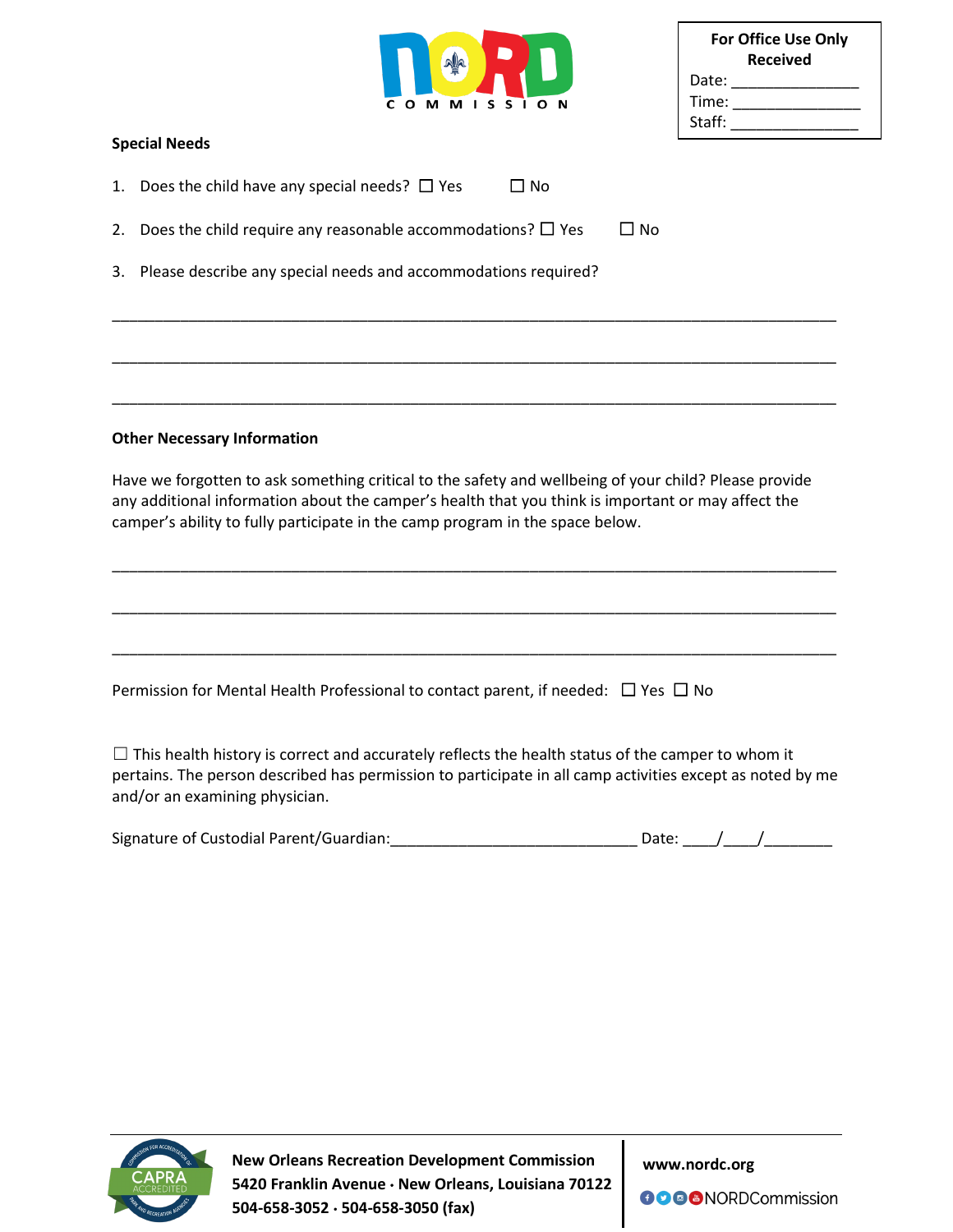

| <b>For Office Use Only</b><br><b>Received</b> |  |  |  |  |  |
|-----------------------------------------------|--|--|--|--|--|
| Date:                                         |  |  |  |  |  |
| Time:                                         |  |  |  |  |  |
| Staff:                                        |  |  |  |  |  |

#### **2021 Summer Camp Registration Questionnaire**

\*\*\* The information in this questionnaire is used for grant and reporting purposes only. Copies of support documentation such as check stubs, award letters, etc., along with proof of residency, are required to complete registration.

| <b>Child Information</b>                                                                                                                                                                                                                                                                                                                                                 |                                                                                                                                                                                                                                                                                                                                                                                                             |                                                                                                                |
|--------------------------------------------------------------------------------------------------------------------------------------------------------------------------------------------------------------------------------------------------------------------------------------------------------------------------------------------------------------------------|-------------------------------------------------------------------------------------------------------------------------------------------------------------------------------------------------------------------------------------------------------------------------------------------------------------------------------------------------------------------------------------------------------------|----------------------------------------------------------------------------------------------------------------|
|                                                                                                                                                                                                                                                                                                                                                                          |                                                                                                                                                                                                                                                                                                                                                                                                             | M!                                                                                                             |
| <b>Parent/Guardian Information</b>                                                                                                                                                                                                                                                                                                                                       |                                                                                                                                                                                                                                                                                                                                                                                                             | MI: and a structure of the structure of the structure of the structure of the structure of the structure of th |
| Household size: circle the number of family members living in your household<br><b>D</b> <sub>4</sub>                                                                                                                                                                                                                                                                    | *Household means all person(s) who occupy a housing unit. The occupants may be single family, one person living alone, two or<br>more families living together, or any other group of related or unrelated person who share living arrangements.<br>$\bigcup$ 5 $\bigcup$ 6 $\bigcup$ 7<br>Over 8<br>Gross income and ethnicity (check the space in columns that most accurately describes your household): |                                                                                                                |
| <b>GROSS INCOME (please check only one)</b><br>$\Box$ \$ 0.00 - \$ 36,750.00<br>$\Box$ \$36,751.00 - \$42,000.00<br>$\Box$ \$42,001.00 - \$47,250.00<br>$\Box$ \$47,251.00 - \$52,500.00<br>$\Box$ \$ 52,501.00 - \$ 56,700.00<br>$$56,701.00 - $60,900.00$<br>$\Box$ \$ 60,901.00 - \$ 65,100.00<br>$\Box$ \$ 65,101.00 - \$ 69,300.00<br>$\Box$ \$ Over – \$ 69,301.00 | RACE/ETHNICITY (please check all that apply)<br>Black/African American<br>White/Caucasian<br><b>Black/African American &amp; White</b><br>Hispanic/Latino<br>Asian<br>Asian & White<br>American Indian/Alaskan Native<br>Pacific Islander/Native Hawaiian<br>Other $\_$                                                                                                                                     |                                                                                                                |

**Household Type (**Check the best description of your household**):**

□ Single Parent, Female Head of Household ☐ Two Parent Household

☐ Single Parent, Male Head of Household

*I certify that all the information provided herein is true and correct and that all household income is reported.*

**Parent/Legal Guardian Signature Date** 



**New Orleans Recreation Development Commission 5420 Franklin Avenue New Orleans, Louisiana 70122 504-658-3052 504-658-3050 (fax)**

**www.nordc.org**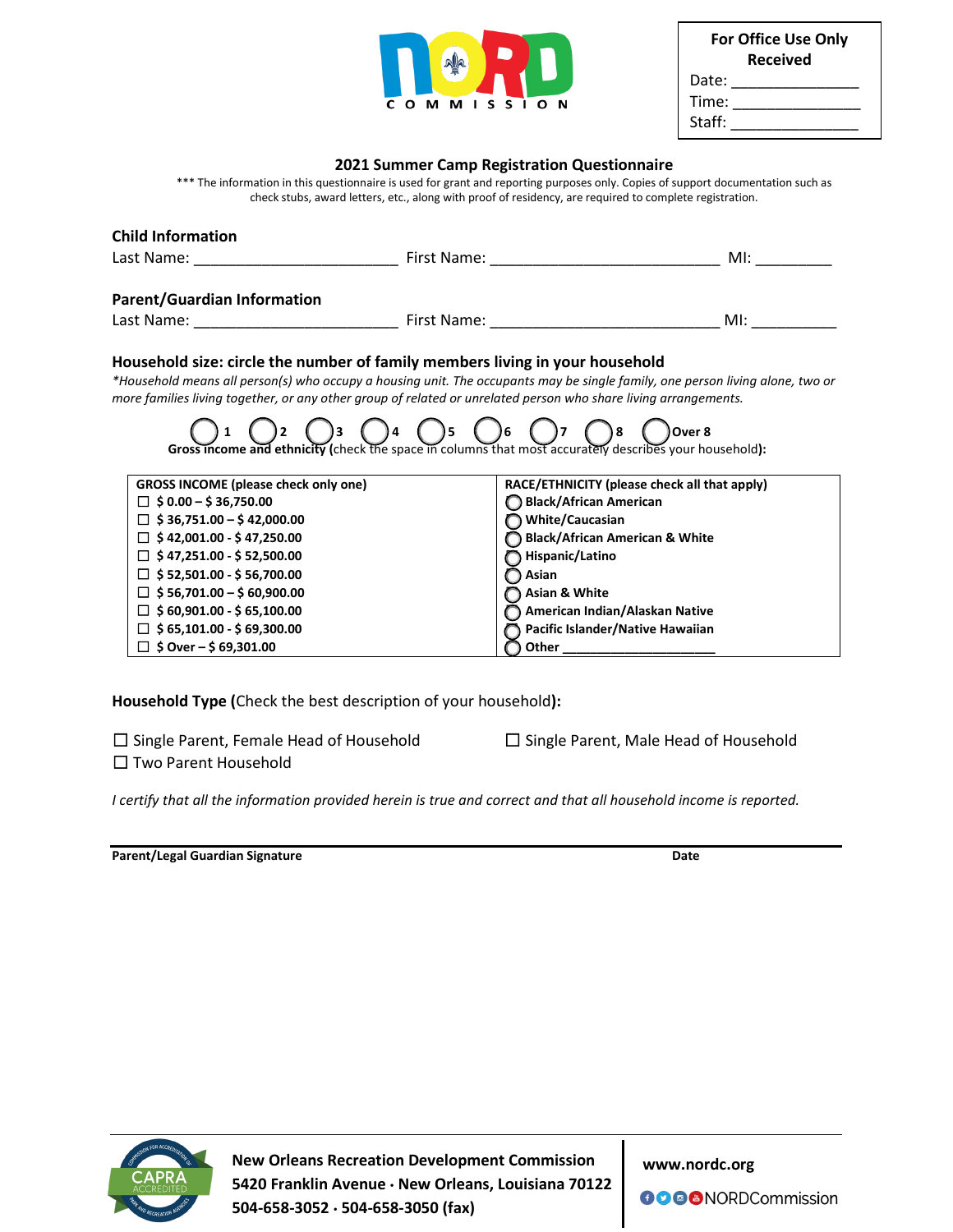|   |   |   | alla |     |  |   |   |  |
|---|---|---|------|-----|--|---|---|--|
|   |   |   |      |     |  |   |   |  |
| C | О | м | м    | S S |  | О | N |  |

| <b>For Office Use Only</b><br><b>Received</b> |  |  |  |  |  |
|-----------------------------------------------|--|--|--|--|--|
| Date:                                         |  |  |  |  |  |
| Time:                                         |  |  |  |  |  |
| Staff:                                        |  |  |  |  |  |

#### **Release of Information**

**This page consists of a series of policies and releases. Please read carefully and acknowledge with your initials next to each item.**

| <b>Child Information:</b>                                                                                      |                                                                                                                                                                                                                                                                                                                                                                                                                                                    |                                                                                                                 |                                                                                                                                                                                                                                                                                                                                                                                                                                                                                                                                                                          |  |  |  |
|----------------------------------------------------------------------------------------------------------------|----------------------------------------------------------------------------------------------------------------------------------------------------------------------------------------------------------------------------------------------------------------------------------------------------------------------------------------------------------------------------------------------------------------------------------------------------|-----------------------------------------------------------------------------------------------------------------|--------------------------------------------------------------------------------------------------------------------------------------------------------------------------------------------------------------------------------------------------------------------------------------------------------------------------------------------------------------------------------------------------------------------------------------------------------------------------------------------------------------------------------------------------------------------------|--|--|--|
| Last Name: Name and Separate and Separate and Separate and Separate and Separate and Separate and Separate and |                                                                                                                                                                                                                                                                                                                                                                                                                                                    | First Name: The contract of the contract of the contract of the contract of the contract of the contract of the | Ml:                                                                                                                                                                                                                                                                                                                                                                                                                                                                                                                                                                      |  |  |  |
| <b>Parent/Guardian Information:</b>                                                                            |                                                                                                                                                                                                                                                                                                                                                                                                                                                    |                                                                                                                 | M!                                                                                                                                                                                                                                                                                                                                                                                                                                                                                                                                                                       |  |  |  |
| <b>Initials</b>                                                                                                | <b>Releases/Description</b>                                                                                                                                                                                                                                                                                                                                                                                                                        |                                                                                                                 |                                                                                                                                                                                                                                                                                                                                                                                                                                                                                                                                                                          |  |  |  |
|                                                                                                                | <b>Consent for Health Care</b>                                                                                                                                                                                                                                                                                                                                                                                                                     |                                                                                                                 |                                                                                                                                                                                                                                                                                                                                                                                                                                                                                                                                                                          |  |  |  |
|                                                                                                                |                                                                                                                                                                                                                                                                                                                                                                                                                                                    |                                                                                                                 | I authorize the New Orleans Recreation Development (NORD) Commission, the staff and /or employees or any of<br>them acting alone; to engage such professional medical care or hospital laboratory services as may appear to be<br>necessary or desirable for the protection of the health or life of my minor child named above. Any person<br>rendering health care pursuant to this authorization shall be entitled to treat with consent given by the<br>undersigned. I agree to be responsible for any charges incurred in the rendition of such care and treatment. |  |  |  |
|                                                                                                                | I give my child permission to participate in all field trips during summer camp. I understand that proper<br>supervision will be provided. Transportation to these field trips will be contracted by NORD partners.                                                                                                                                                                                                                                |                                                                                                                 |                                                                                                                                                                                                                                                                                                                                                                                                                                                                                                                                                                          |  |  |  |
|                                                                                                                | <b>Swim Release</b><br>I give my child permission to participate in all swim lessons during summer camp. I understand that proper<br>supervision will be provided. Transportation to these swim lessons will be contracted by NORD partners.                                                                                                                                                                                                       |                                                                                                                 |                                                                                                                                                                                                                                                                                                                                                                                                                                                                                                                                                                          |  |  |  |
|                                                                                                                | <b>Consent for Emergency Treatment</b><br>In the event of an emergency, permission is given to a physician, selected by the NORD Staff, to administer<br>whatever medical treatment deemed necessary as a result of an accident or illness which may occur.                                                                                                                                                                                        |                                                                                                                 |                                                                                                                                                                                                                                                                                                                                                                                                                                                                                                                                                                          |  |  |  |
|                                                                                                                | <b>Photo Release</b><br>I do hereby authorize the New Orleans Recreation Development Commission and their partners to use photos,<br>videos, and recordings of my child taken during any NORD youth summer camp related activities for the purpose<br>of marketing the city of New Orleans on websites, in brochures, or other means of departmental publicity. I<br>understand that my child will not be identified by name when photos are used. |                                                                                                                 |                                                                                                                                                                                                                                                                                                                                                                                                                                                                                                                                                                          |  |  |  |

*I certify that I have read all the releases above and my signature by each statement signifies that I understand the content and liabilities of all parties.*

Parent/Legal Guardian Signature data and the Date Date



 **New Orleans Recreation Development Commission 5420 Franklin Avenue New Orleans, Louisiana 70122 504-658-3052 504-658-3050 (fax)** 

**www.nordc.org**

**OOO** NORDCommission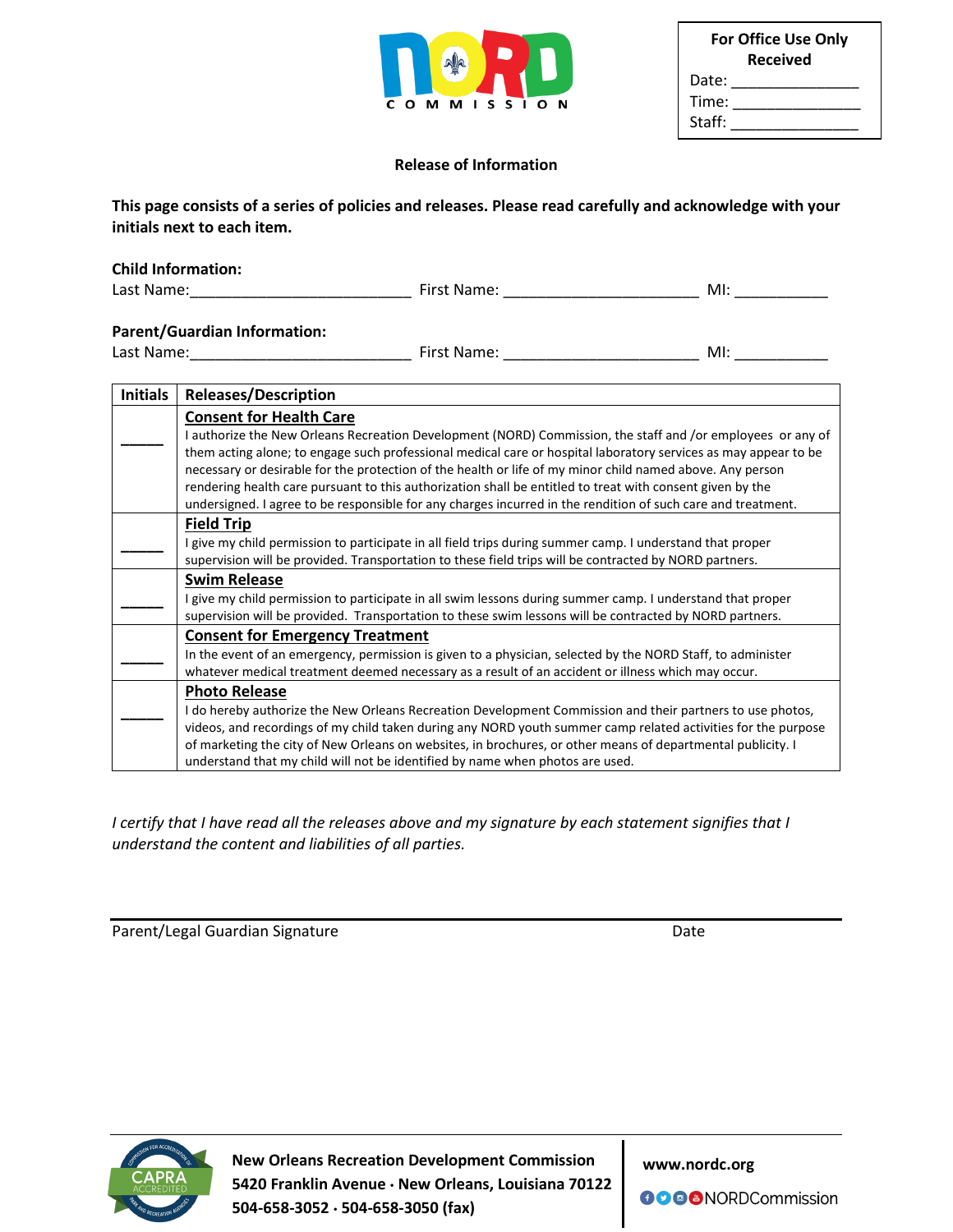

| <b>For Office Use Only</b><br><b>Received</b> |  |  |  |  |  |
|-----------------------------------------------|--|--|--|--|--|
| Date:                                         |  |  |  |  |  |
| Time:                                         |  |  |  |  |  |
| Staff:                                        |  |  |  |  |  |

#### **2021 Swim Release Form**

All participants of the NORD Aquatics program must have a current and completed release/registration form on file. The program(s) schedule below is for information purposes and registration does not guarantee enrollment. Final scheduling and enrollment decisions will be made on site by swim instructor and program management.

#### **Children 48 inches and under are not allowed to enter the pools without one-on-one adult supervision in the pool at all times.**

#### **Release of Liability**

Please read this form carefully and be aware that for participation in the program(s), you will be waiving and releasing all claims for injuries you or your child (children) might sustain arising out of the program(s). I recognize and acknowledge that there are certain risks of physical injury to participants in the program(s) and I agree to assume the full risk of any such injuries, damages, or loss regardless of severity which I or my child (children) may sustain as a result of participating in any of the program(s). I hereby fully release and discharge the City of New Orleans, NORD and its officers, agents, servants and employees from any and all claims resulting from injuries, damages and losses sustained by me or my child (children), and arising out, connected with, or in any way associated with activities of any of the programs.

Parent/Guardian/Adult Signature data and the Date of Date Date



 **New Orleans Recreation Development Commission 5420 Franklin Avenue New Orleans, Louisiana 70122 504-658-3052 504-658-3050 (fax)** 

**www.nordc.org**

**OOO** NORDCommission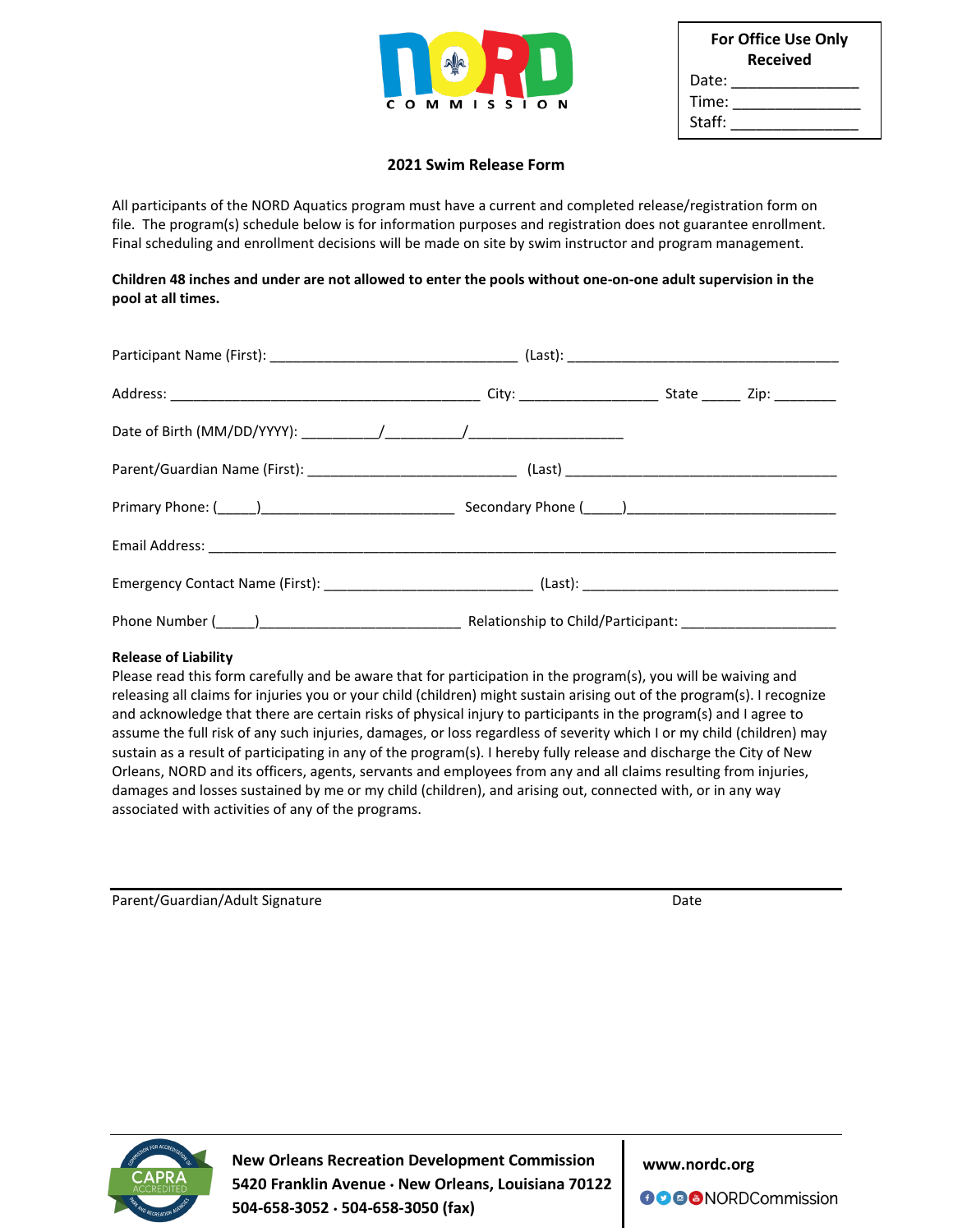

## **ASSUMPTION OF RISK, LIABILITY WAIVER & RELEASE**

## NORD YOUTH PROGRAMS 2020-2021

The City of New Orleans (the "**City**") and the New Orleans Recreation Development Commission ("**NORD**"), welcomes your minor child's participation in NORD's Youth Program ("**Program**"). During this challenging time, the City and NORD have endeavored to provide an engaging Program that will accomplish the valuable public purpose of providing educational, recreational, and/or economic opportunities for your youth and/or teens.

That said, the novel coronavirus, COVID-19, has been declared a worldwide pandemic by the World Health Organization ("**WHO**"). **COVID-19 is extremely contagious** and is believed to spread mainly from person-to-person contact. As a result, federal, state, and local governments and federal and state health agencies recommend social distancing and have, in many locations, prohibited the congregating of groups of people.

The City and NORD have put in place preventative measures in an effort to reduce the spread of COVID-19; however, the City and NORD **cannot** guarantee that you or your child(ren) will not become infected with COVID-19. Further, **attending the Program could increase** your risk and your child(ren)'s risk of contracting COVID-19.

To that end, the City and NORD are requiring all parents or legal guardians to complete the following liability waiver and release form before your minor child(ren) attend any NORD Program.

I, \_\_\_\_\_\_\_\_\_\_\_\_\_\_\_, hereby certify that I am the parent or legal guardian of a minor child under the age of eighteen (18) years, and I consent to his/her participation in the Program and accept full responsibility for my minor child to participate and engage in any and all programs, lessons, classes, activities, exhibits, events and/or use of equipment (the "**Activities**") throughout the course of the Program. To that end, this Assumption of Risk, Liability Waiver and Release (the "**Release**") shall cover all use of the Program facility or site (the "**Site**"), including any and all Activities at the designated Site. The Release is effective as of the date of execution by the parent or legal guardian (the "**Effective Date**").

**1. Coronavirus/COVID-19.** By signing this agreement, I acknowledge the contagious nature of COVID-19 and voluntarily assume the risk that my child(ren) and I may be exposed to or infected by COVID-19 by my child(ren) attending the Program and that such exposure or infection may result in personal injury, illness, permanent disability, and death. I understand that the risk of becoming exposed to or infected by COVID-19 at the Site may result from the actions, omissions, or negligence of myself and others, including, but not limited to, City and/or NORD, their employees, volunteers, and program participants and their families.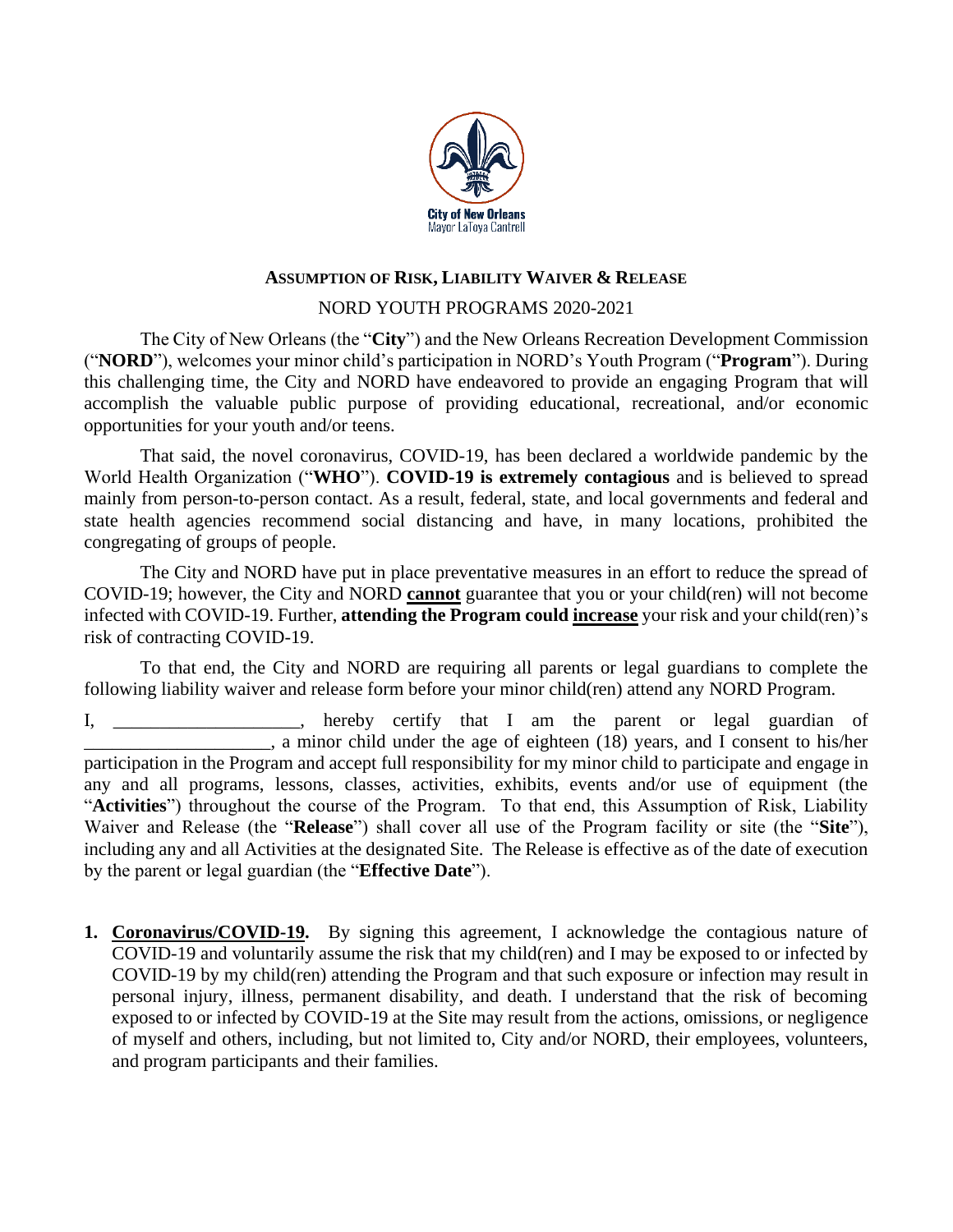I voluntarily agree to assume all of the foregoing risks and accept sole responsibility for any injury to my child(ren) or myself (including, but not limited to, personal injury, disability, and death), illness, damage, loss, claim, liability, or expense, of any kind, that I or my child(ren) may experience or incur in connection with my child(ren)'s attendance or participation in the Program ("**Claims**"). On my behalf, and on behalf of my children, I hereby release, covenant not to sue, discharge, and hold harmless the City and/or NORD, their employees, agents, and representatives, of and from the Claims, including all liabilities, claims, actions, damages, costs or expenses of any kind arising out of or relating thereto. I understand and agree that this release includes any Claims based on the actions, omissions, or negligence of the City and/or NORD, their employees, agents, and representatives, whether a COVID-19 infection occurs before, during, or after participation in any Program.

In addition, the undersigned acknowledges that COVID-19 infections have been confirmed throughout the United States, with over 6,000 confirmed cases in New Orleans alone. In accordance with the most recent guidance and protocols issued by WHO, the Centers for Disease Control and Prevention ("**CDC**"), and the Louisiana Department of Health, for slowing the transmission of COVID-19, the undersigned hereby agrees, represents, and warrants that neither the undersigned nor such participating children shall visit or utilize Sites, services, or Program within fourteen (14) days after exposure to any person who has a suspected or confirmed case of COVID-19. Furthermore, the undersigned hereby agrees, represents, and warrants that neither the undersigned nor such participating children shall visit the Sites or attend the Program if he or she (i) experiences symptoms of COVID-19, including, without limitation, fever, cough or shortness of breath, or (ii) has a suspected or diagnosed/confirmed case of COVID-19. The undersigned agrees to notify the City and NORD immediately if he or she believes that any of the foregoing access/use restrictions may apply.

- **2. Waiver and Release.** To the fullest extent permitted by law, I do hereby agree to waive, release, hold harmless and indemnify the City, as well as any of its departments, boards, commissions, agents, employees, officials, insurers, self-insurance funds, and assigns, including NORD (the "**Released**  Parties") from and against any and all present or future costs, expenses, disputes, suits, demands, claims, causes of action, losses or liabilities for loss of life or injury to person or property, which may now or hereafter exist, including, but not limited to, Claims which arise out of, are related to, concern, or are suffered by said minor child, Claims for which said minor child may be liable to any other person, or Claims related to said minor child's participation in the Activities at the Sites during the Program regardless of the cause or fault.
- **3. Medical Treatment.** I hereby release and forever discharge the City from any claim whatsoever which arises or may hereafter arise on account of first-aid treatment or other medical services rendered in connection with an emergency during my minor child's time with the City and NORD. I further authorize the City's employee or agent supervising the NORD Program to secure medical care for my minor child in the event of injury. I promise to assume liability for payment and hold harmless the Released Parties.
- **4. Assumption of the Risk.** I hereby expressly and specifically assume the risk of injury or harm in my minor child's participation in any and all activities at the Sites. I further understand and agree that any materials supplied to the minor child for the Activities will be "as is", and that the City disclaims all warranties, express or implied, including warranties of merchantability and fitness for a particular purpose. I release the City and/or NORD from all liability for injury, illness, disease, death or property damage resulting from participation in the Program, INCLUDING, BUT NOT LIMITED TO,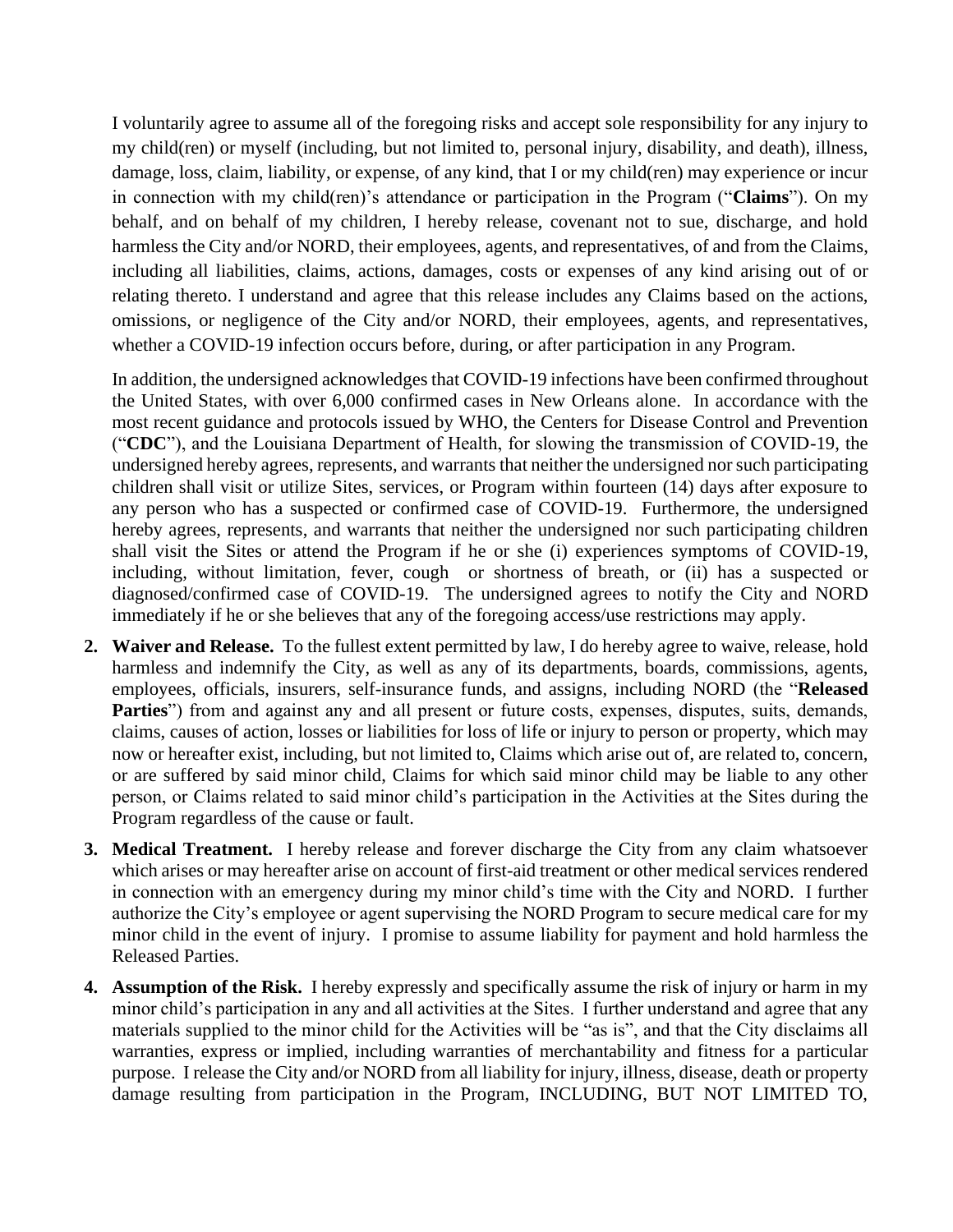CLAIMS AND DAMAGES ARISING IN WHOLE OR IN PART FROM THE NEGLIGENCE OF THE CITY OF NEW ORLEANS AND/OR THE PARTIES RESPONSIBLE FOR OPERATING THE VARIOUS PROGRAM(S). IT IS UNDERSTOOD AND AGREED THAT THE INDEMNITY PROVIDED FOR IN THIS SECTION IS AN INDEMNITY EXTENDED BY THE PARENT OR LEGAL GUARDIAN OF THE MINOR CHILD TO INDEMNIFY AND PROTECT THE CITY OF NEW ORLEANS AND/OR ITS DEPARTMENTS, BOARDS, COMMISSIONS, AGENTS, EMPLOYEES, OFFICIALS, SELF-INSURANCE FUNDS, AND ASSIGNS FROM THE CONSEQUENCES OF THE NEGLIGENCE OF THE CITY OF NEW ORLEANS AND/OR ITS DEPARTMENTS, BOARDS, COMMISSIONS, AGENTS, EMPLOYEES, OFFICIALS, WHETHER THAT NEGLIGENCE IS THE SOLE OR CONTRIBUTING CAUSE OF THE RESULTANT INJURY, LOSS OF LIFE, AND/OR DAMAGE.

- **5. Other.** I expressly agree that this Release is intended to be as broad and inclusive as permitted by the laws of the State of Louisiana. I agree that in the event that any clause or provision of this Release shall be held to be invalid, the invalidity of such clause or provision shall not otherwise affect the remaining provisions of this Release which shall continue to be enforceable.
- **6. Modifications.** I hereby agree that no oral or written representations can or will alter the contents of this Release. This Release constitutes the complete agreement and understanding between the parties. All prior and contemporaneous agreements and understandings, whether oral or written, are superseded by this Release and are without effect to vary or alter any terms or conditions of this Release.
- **7. Electronic Signature**. I agree that a manually signed copy of this Release delivered by email shall be deemed to have the same legal effect as delivery of an original signed copy of this Release.

To express my understanding of and agreement to this Release, I affix my signature hereto:

| <b>Signature of Parent or Legal Guardian</b> | <b>Date</b> |
|----------------------------------------------|-------------|
| <b>Print Name</b>                            |             |
| <b>Signature of Witness</b>                  | <b>Date</b> |
| <b>Print Name</b>                            |             |
| <b>Signature of Witness</b>                  | <b>Date</b> |
| <b>Print Name</b>                            |             |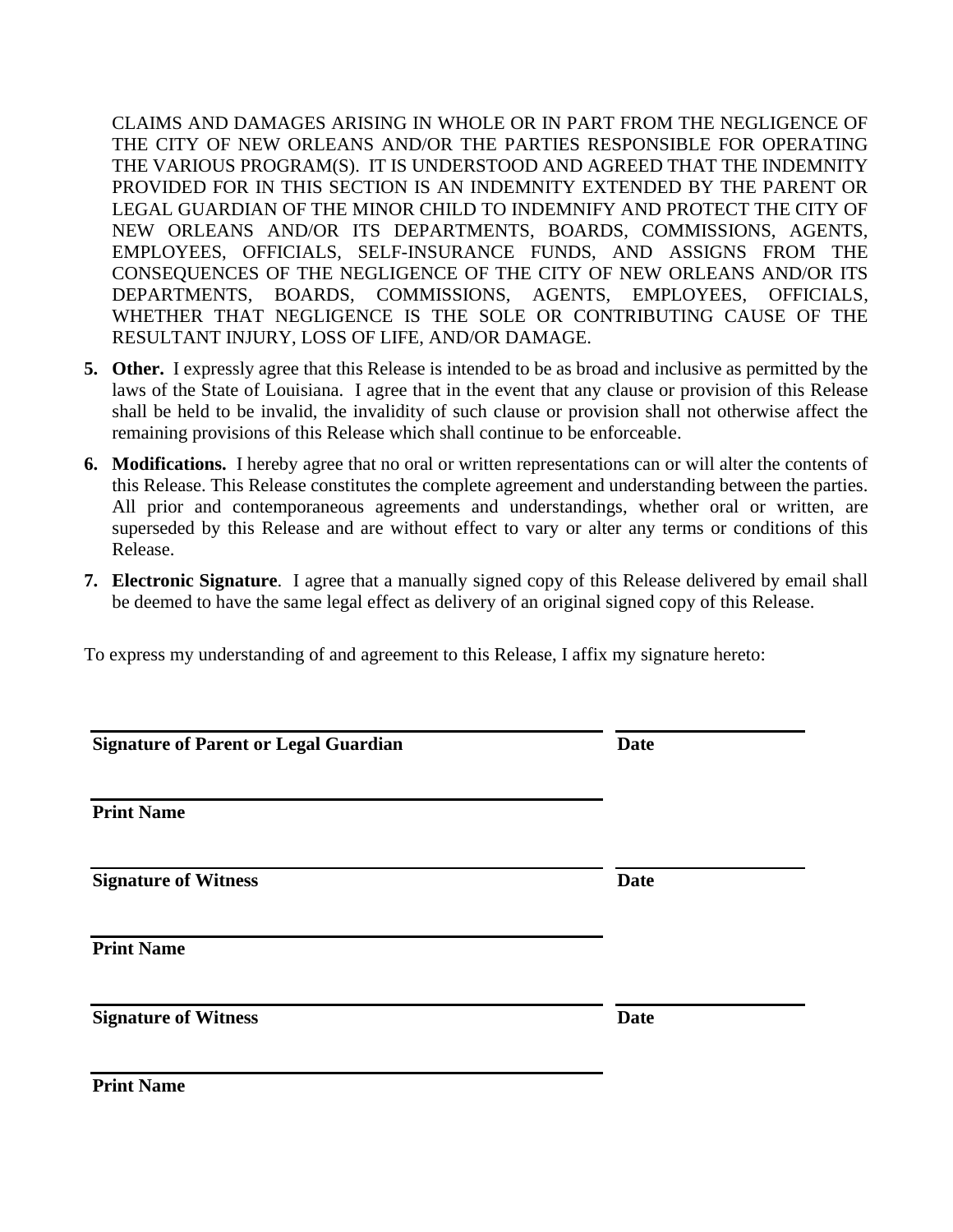

## **ASSUMPTION OF RISK, LIABILITY WAIVER & RELEASE**

## NORDC FACILITY USAGE AND PROGRAMMATIC PARTICIPATION

The City of New Orleans (the "**City**") and the New Orleans Recreation Development Commission ("**NORDC**") welcomes your participation at NORDC's playgrounds or facilities ("**NORDC Facilities")** and/or participation in any in-person NORDC programs, lessons, sports leagues, classes, recreation or fitness activities, exhibits, events, and/or uses of equipment ("**NORDC Programs**").

That said, the novel coronavirus, COVID-19, has been declared a worldwide pandemic by the World Health Organization ("**WHO**"). **COVID-19 is extremely contagious** and is believed to spread mainly from person-to-person contact. As a result, federal, state, and local governments and federal and state health agencies recommend social distancing and have, in many locations, prohibited the congregating of groups of people.

The City and NORDC have put in place preventative measures in an effort to reduce the spread of COVID-19; however, the City and NORDC **cannot** guarantee that you will not become infected with COVID-19. Further, **frequenting NORDC Facilities or participating in NORDC Programs could increase** your risk of contracting COVID-19.

To that end, the City and NORDC are requiring all persons who are planning to visit any NORDC facilities or participate in any NORDC Programs to complete the following liability waiver and release form prior to entry.

I, the undersigned, am eighteen (18) years of age or older and otherwise fully competent to sign this this Assumption of Risk, Liability Waiver and Release (the "**Release**"). I fully understand and appreciate the dangers, hazards, and inherent risks and accept full responsibility for my participation and engagement in any and all NORDC Programs and/or use of NORDC facilities. The Release is effective as of the date of execution (the "**Effective Date**").

**1. Coronavirus/COVID-19.** By signing this agreement, I acknowledge the contagious nature of COVID-19 and voluntarily assume the risk that I may be exposed to or infected by COVID-19 by frequenting NORDC Facilities or participating in NORDC Programs and that such exposure or infection may result in personal injury, illness, permanent disability, and death. I understand that the risk of becoming exposed to or infected by COVID-19 at NORDC Facilities may result from the actions, omissions, or negligence of myself and others, including, but not limited to, City and/or NORDC, their employees, volunteers, and program participants and their families.

I voluntarily agree to assume all of the foregoing risks and accept sole responsibility for any injury to myself (including, but not limited to, personal injury, disability, and death), illness, damage, loss, claim, liability, or expense, of any kind, that I may experience or incur in connection with my attendance or participation in NORDC Programs or use of NORDC Facilities ("**Claims**"). On my behalf, I hereby release, covenant not to sue, discharge, and hold harmless the City and/or NORDC, their employees, agents, and representatives, of and from the Claims, including all liabilities, claims, actions, damages, costs or expenses of any kind arising out of or relating thereto. I understand and agree that this release includes any Claims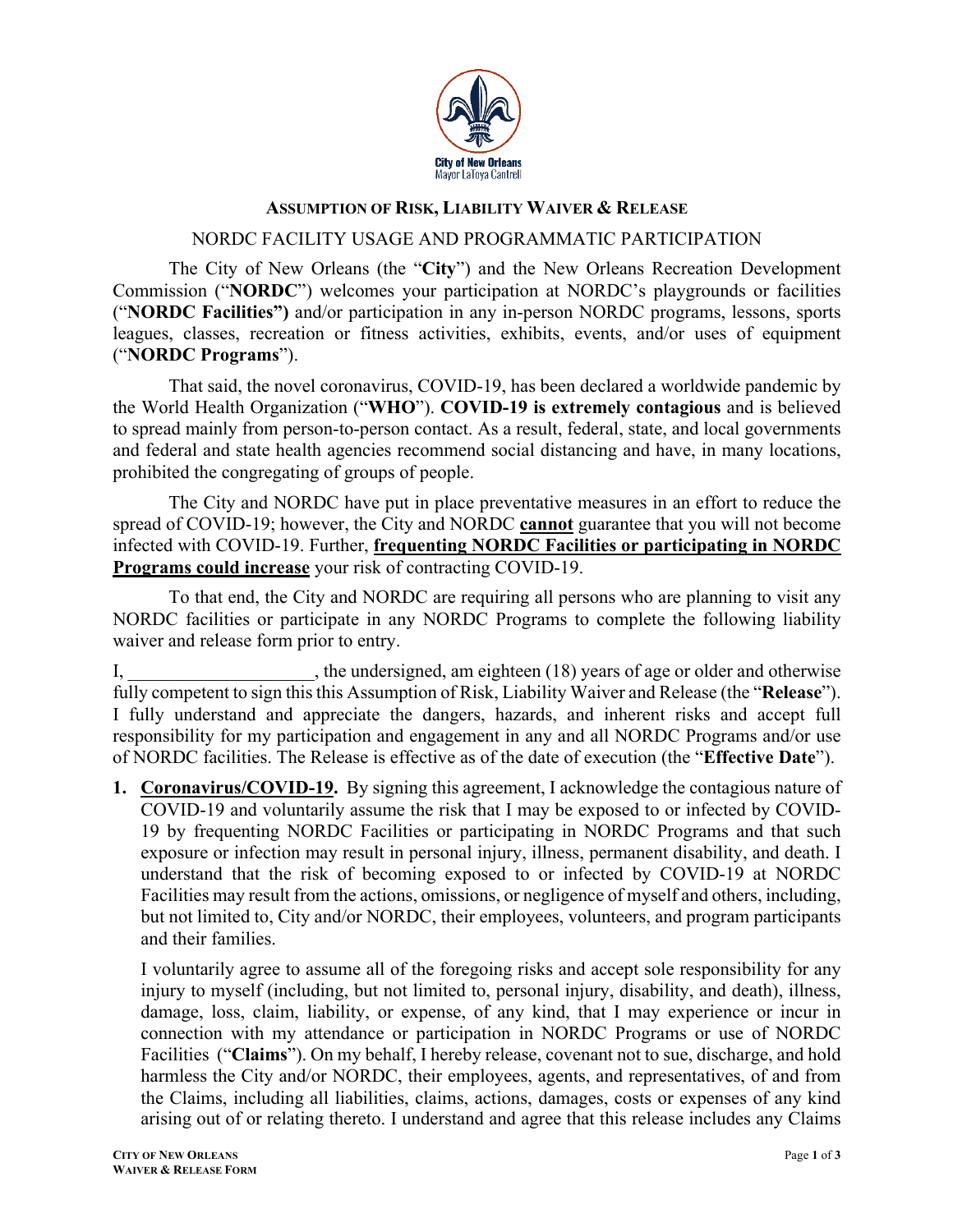based on the actions, omissions, or negligence of the City and/or NORDC, their employees, agents, and representatives, whether a COVID-19 infection occurs before, during, or after participation in any NORDC Programs or use of NORDC Facilities.

In addition, the undersigned acknowledges that COVID-19 infections have been confirmed throughout the United States, with over 6,000 confirmed cases in New Orleans alone. In accordance with the most recent guidance and protocols issued by WHO, the Centers for Disease Control and Prevention ("**CDC**"), and the Louisiana Department of Health, for slowing the transmission of COVID-19, the undersigned hereby agrees, represents, and warrants that the undersigned shall not attend NORDC Programs or utilize NORDC Facilities, within fourteen (14) days after exposure to any person who has a suspected or confirmed case of COVID-19. Furthermore, the undersigned hereby agrees, represents, and warrants that the undersigned shall neither visit the NORDC Facilities nor attend the NORDC Programs if he or she (i) experiences symptoms of COVID-19, including, without limitation, fever, cough or shortness of breath, or (ii) has a suspected or diagnosed/confirmed case of COVID-19. The undersigned agrees to notify the City and NORDC immediately if he or she believes that any of the foregoing access/use restrictions may apply.

- **2. Waiver and Release.** To the fullest extent permitted by law, I do hereby agree to waive, release, hold harmless and indemnify the City, as well as any of its departments, boards, commissions, agents, employees, officials, insurers, self-insurance funds, and assigns, including NORDC (the "**Released Parties**") from and against any and all present or future costs, expenses, disputes, suits, demands, claims, causes of action, losses or liabilities for loss of life or injury to person or property, which may now or hereafter exist, including, but not limited to, Claims which arise out of, are related to, concern, or are suffered by the undersigned, Claims for which the undersigned may be liable to any other person, or Claims related to said undersigned's participation in NORDC Programs or use of NORDC Facilities regardless of the cause or fault.
- **3. Medical Treatment.** I hereby release and forever discharge the City from any claim whatsoever which arises or may hereafter arise on account of first-aid treatment or other medical services rendered in connection with an emergency during my time with the City and NORDC. I further authorize the City's employee or agent supervising any NORDC Facility or NORDC Program to secure my medical care in the event of injury. I promise to assume liability for payment and hold harmless the Released Parties.
- **4. Assumption of the Risk.** I hereby expressly and specifically assume the risk of injury or harm in my participation in any and all NORDC Programs and/or use of any and all NORDC Facilities. I further understand and agree that any materials supplied to me by the NORDC Facilities and/or for the NORD Programs will be "as is", and that the City and NORDC disclaim all warranties, express or implied, including warranties of merchantability and fitness for a particular purpose. I release the City and/or NORDC from all liability for injury, illness, disease, death or property damage resulting from participation in the NORDC Programs or use of the NORDC Facilities, INCLUDING, BUT NOT LIMITED TO, CLAIMS AND DAMAGES ARISING IN WHOLE OR IN PART FROM THE NEGLIGENCE OF THE CITY OF NEW ORLEANS AND/OR NORDC. IT IS UNDERSTOOD AND AGREED THAT THE INDEMNITY PROVIDED FOR IN THIS SECTION IS AN INDEMNITY EXTENDED BY THE UNDERSIGNED TO INDEMNIFY AND PROTECT THE CITY OF NEW ORLEANS AND/OR ITS DEPARTMENTS, BOARDS, COMMISSIONS, AGENTS, EMPLOYEES, OFFICIALS, SELF-INSURANCE FUNDS, AND ASSIGNS FROM THE CONSEQUENCES OF THE NEGLIGENCE OF THE CITY OF NEW ORLEANS AND/OR ITS DEPARTMENTS, BOARDS, COMMISSIONS, AGENTS, EMPLOYEES, OFFICIALS,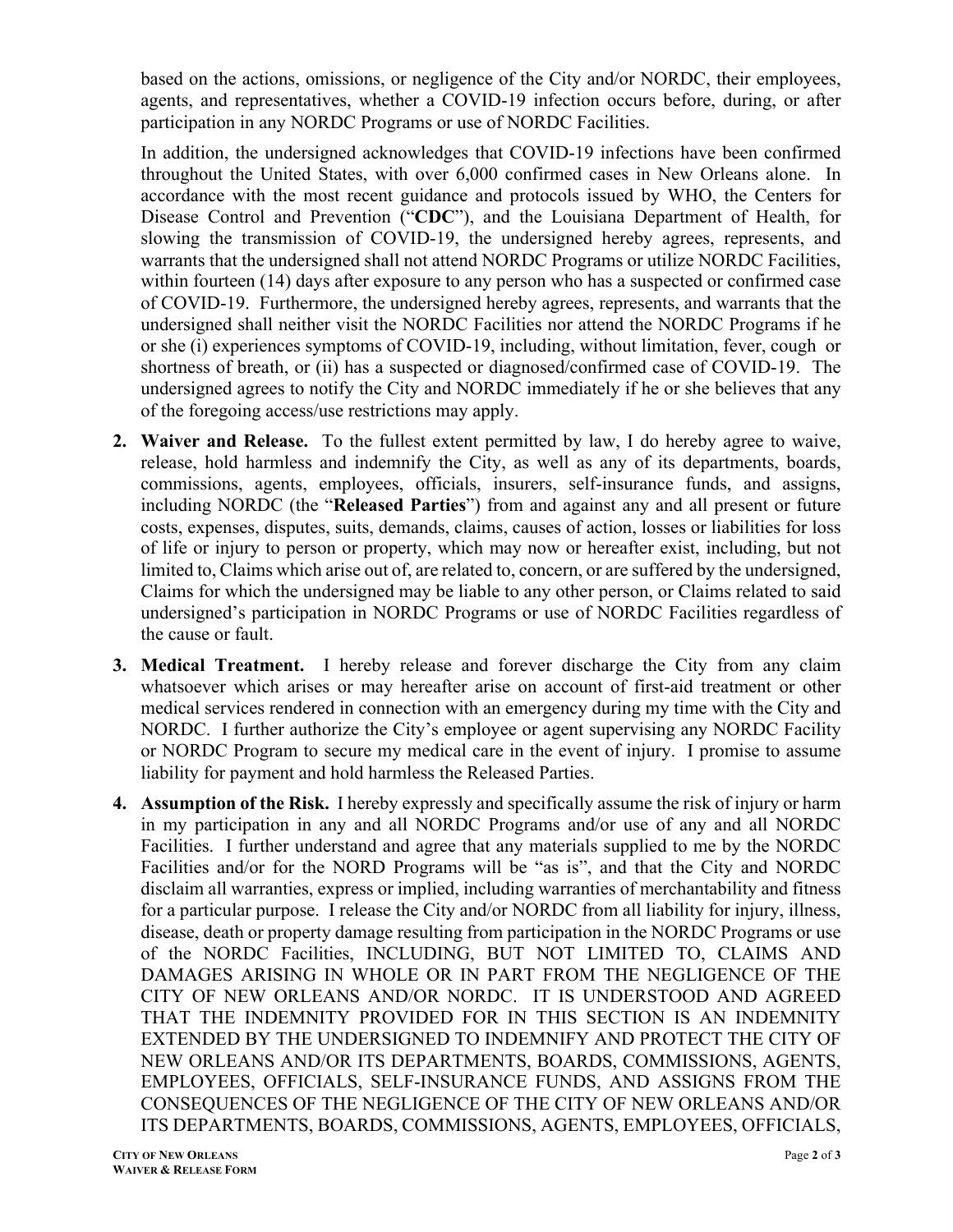INCLUDING, BUT NOT LIMITED TO, NORDC, WHETHER THAT NEGLIGENCE IS THE SOLE OR CONTRIBUTING CAUSE OF THE RESULTANT INJURY, LOSS OF LIFE, AND/OR DAMAGE.

- **5. Other.** I expressly agree that this Release is intended to be as broad and inclusive as permitted by the laws of the State of Louisiana. I agree that in the event that any clause or provision of this Release shall be held to be invalid, the invalidity of such clause or provision shall not otherwise affect the remaining provisions of this Release which shall continue to be enforceable.
- **6. Modifications.** I hereby agree that no oral or written representations can or will alter the contents of this Release. This Release constitutes the complete agreement and understanding between the parties. All prior and contemporaneous agreements and understandings, whether oral or written, are superseded by this Release and are without effect to vary or alter any terms or conditions of this Release.
- **7. Electronic Signature**. I agree that a manually signed copy of this Release delivered by email shall be deemed to have the same legal effect as delivery of an original signed copy of this Release.

To express my understanding of and agreement to this Release, I affix my signature hereto:

| <b>Signature of Adult Participant</b> | Date        |
|---------------------------------------|-------------|
| <b>Print Name</b>                     |             |
| <b>Signature of Witness</b>           | <b>Date</b> |
| <b>Print Name</b>                     |             |
| <b>Signature of Witness</b>           | <b>Date</b> |
| <b>Print Name</b>                     |             |